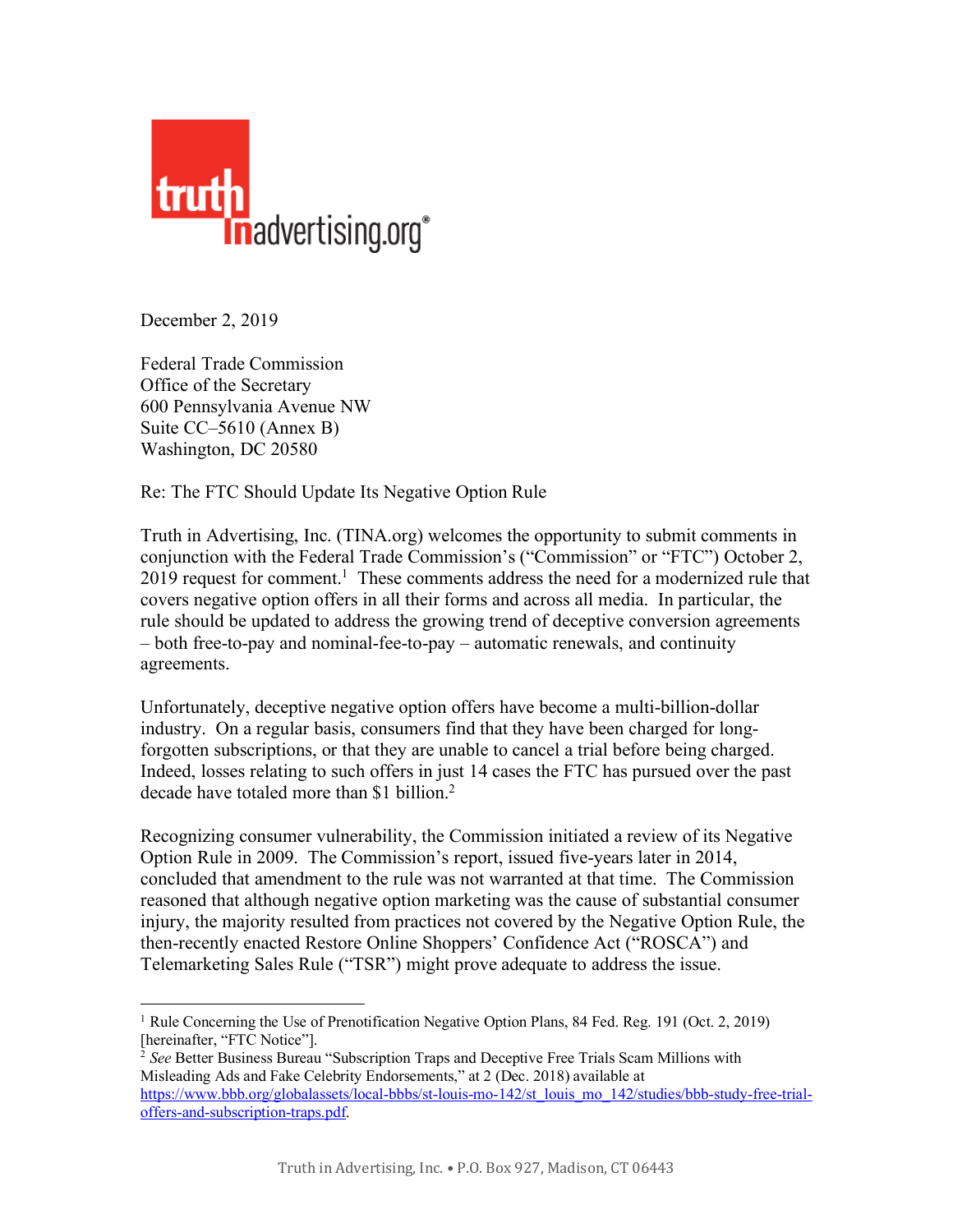Since issuing its report, the FTC has brought 23 cases under ROSCA and several states' Attorneys General have done the same. Notwithstanding these efforts, the incidence of deceptive negative option offers continues to rise. 3 Between 2015 and 2017, consumer complaints about free trials more than doubled. $4$  Over that same span, the Better Business Bureau (the "BBB") identified nearly 37,000 complaints – the average loss being \$186.<sup>5</sup> The FBI's Internet Crime Complaint Center also recorded a rise in complaints about free trial offers, growing from 1,738 complaints in 2015 to 2,486 complaints in 2017, with losses totaling more than \$15 million over that time span. 6 And these numbers are likely low because, *inter alia*, as FTC studies have found, less than 10% of fraud victims report their losses.<sup>7</sup> Unsurprisingly, in 2016, one consumer survey found that unwanted fees associated with trial offers and automatically renewing subscriptions was the biggest financial complaint of consumers.<sup>8</sup> Corresponding with this consumer dissatisfaction, more than 100 federal class actions have been filed on behalf of consumers complaining about various negative option terms and conditions since  $2014.9$ 

Further, consumers complaints (very often from senior citizens) concerning negative option offers are one of the most common types of complaint that TINA.org receives. Consumers generally complain about unwittingly being enrolled in a negative option plan and then finding it impossible to cancel the subscription. By way of example:

- "sent for the free bottle of . . . oil plus an extra one bottle they charged me \$98/93 . . . THAT IS FRAUD . . . i realize I have been scammed and as I am a pentioner [sic] they have taken my xmas money for my kids. i want to cancel the order and get my money back can you help me please as that amount for 1 bottle is outrageous there is no phone number to ring."
- "[Company] is a Scam, you sign up online for the free trial but to cancel you must call in, when you select the option to cancel the membership you are put on hold and after about 40 minutes of being on hold their phone system disconnects the call. You can't reach anyone ever no matter what option you pick . . ."
- "Can you please help me out here. I don't know where to go [company] has ripped me off for over 4 years with multi charges for things I didn't even sign up for. The worst part is I submitted and canceled over the years and they have kept

<sup>&</sup>lt;sup>3</sup> This issue is likely exacerbated, in part, by increasing rates of digitization: without a physical item, like a book, arriving in the mail, or paying by writing a check, the only indication a consumer may have of a long-forgotten, converted subscription is an ambiguously labelled, recurring charge on their credit card. *See* Wang, Sophia, "One Size Does Not Fit All: The Shortcomings of Current Negative Option Legislation," 26 Cornell J. L. & Pub. Pol'y 197, at 200 (Fall 2016). 4 *Id.*

<sup>5</sup> *Id.*

<sup>6</sup> *Id.*

<sup>7</sup> *Id.*

<sup>8</sup> *See* Lake, Rebecca, "Report: Hidden Fees Are #1 Consumer Complaint," mybanktracker.com, updated Oct. 16, 2018, available at https://www.mybanktracker.com/money-tips/money/hidden-fees-consumercomplaint-253387.

<sup>9</sup> *See* TINA.org's Class-Action Tracker, available at https://www.truthinadvertising.org/category/classaction-tracker/.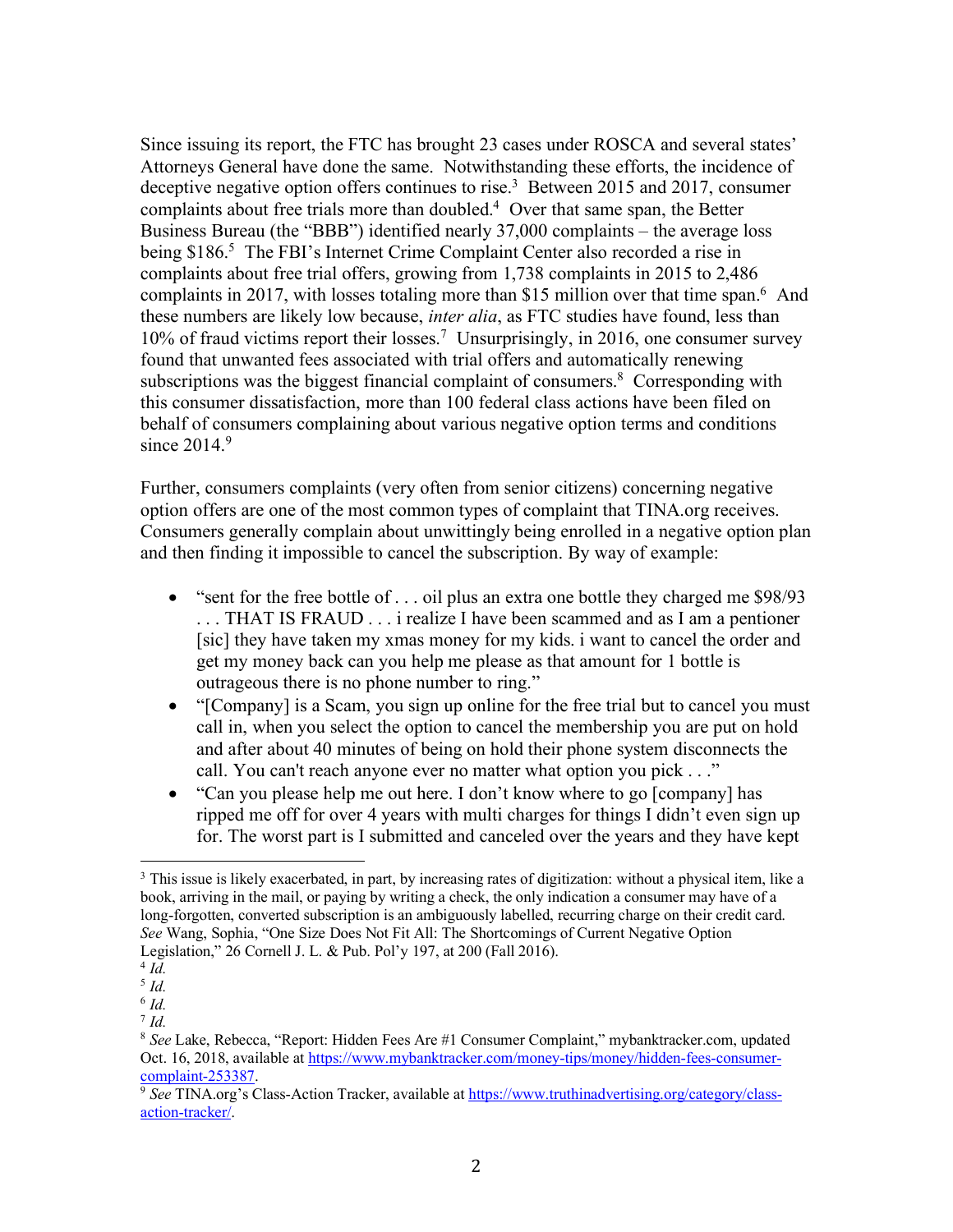charging me after it was documented canceled. At this point I literally feel like they have been stealing from me and I imagine they have done this to many other people."

Seeking to address the problems associated with negative options, some states, cities, and even credit card companies have issued rules and legislation in an attempt to fill the gap in federal enforcement. Half of the states have laws specifically addressing negative option offers. However, much like the federal landscape, these laws differ significantly in scope, requirements, and category of products to which they apply.10 And this landscape is ever changing. In the past two years, thirteen new bills were introduced in state legislatures.<sup>11</sup> Four states – including California – and Washington D.C. enacted new negative option offer laws.12 Two bills introduced in the U.S. House of Representatives – the Unsubscribe Act and TRUE Fees Act – sought to address aspects of negative option offers.13 And MasterCard and Visa established new rules to govern negative option offers.<sup>14</sup> As a result, consumers receive different levels of protection depending on where they live geographically, or what credit card they use. The uniform protection an updated FTC rule can offer is much needed.

Though the rules relating to negative option offers vary, some noteworthy requirements should be included in any modification(s) or adoption of a new rule by the FTC. These requirements can help to protect consumers from the shifted balance of power created by negative option offers. They fall into a few different categories.

## **Specific and Easy Cancellation**

The FTC should require companies to permit consumer cancellation of negative options in an easy and specific manner. The cancellation process should be *at least* as easy as the subscription process. At minimum, if the subscription was entered into online, then it should be able to be cancelled online.

Currently, the FTC rule states only that marketers must not impede cancellation procedures.<sup>15</sup> ROSCA mandates only that, for goods and services offered on the internet, that there be a "simple mechanisms for a consumer to stop recurring charges," but provides no specifics and no requirement that cancellation be online.16 This leaves consumers vulnerable to a company's interpretation of what "simple" might mean.

 <sup>10</sup> *See* Laura Koewler Marion & Michael Jaeger, "State Automatic Renewal Laws," Practical Law, W-018- 7700 (2019).

<sup>11</sup> *See* Marion, Laura Koewler, "Automatic Renewal Laws in All 50 States," Faegre Baker Daniels (Mar. 21, 2019), available at https://www.faegrebd.com/-/media/files/collateral-pieces/automatic-renewal-lawsin-all-50-states-march-26-2019.pdf?la=en.

<sup>12</sup> *See* Cal. Bus. & Prof. Code §§ 17601–17606 (California); N.D.C.C. §§51-37-01–51-37-06 (North Dakota); 9 V.S.A. § 2454a (Vermont); Va. Code Ann. §§ 59.1-207.45–59.1-207.49 (Virginia); D.C. Code §§28A-201–28A-221 (Washington D.C.).<br><sup>13</sup> 116 H.R. 1220 (TRUE Fees Act); 116 H.R. 2683 (Unsubscribe Act).

<sup>14</sup> *See* Visa Rule, *infra* n.17; Petta, Paul, "Free Trials Without the Hassle," MasterCard (Jan. 16, 2019), available at https://newsroom.mastercard.com/2019/01/16/free-trials-without-the-hassle/. 15 *See* FTC Notice, *supra* n.1, at 52395. 16 *See* 15 U.S.C. § 8403(3).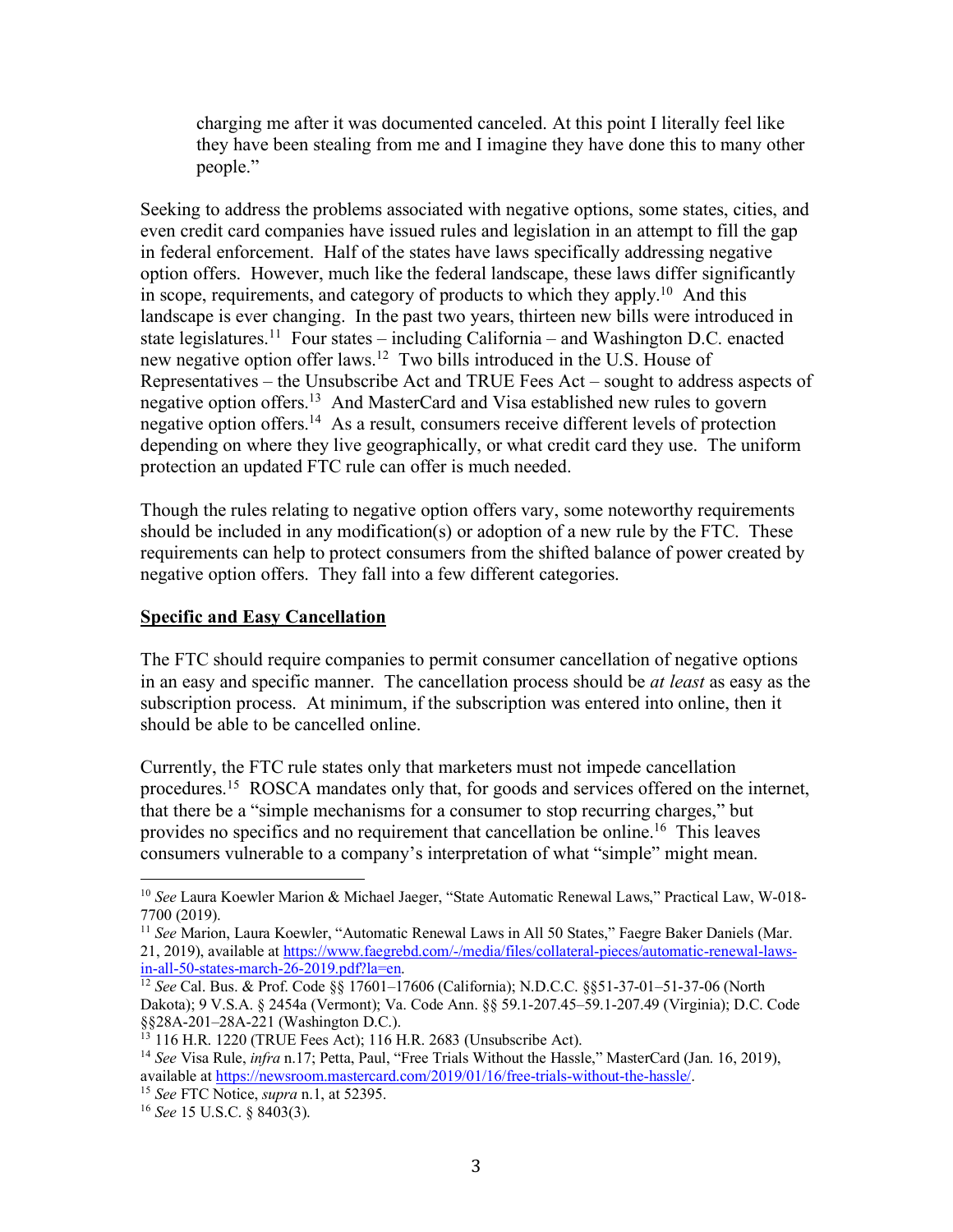Conceivably, a letter sent by mail or a phone call would qualify, both of which may require a sufficiently substantial time-allocation to delay cancellation.

Visa's new rule offers an example of a solution. Beginning in April 2020, Visa will require merchants to provide an "easy way to cancel the subscription" online, akin to "'unsubscribing' from an email distribution list."<sup>17</sup> Similarly, California's new rule mandates that, if a consumer accepts an automatic renewal offer online, the company must provide an easy-to-use mechanism to terminate online, such as "a termination email formatted and provided by the business that the consumer can send to the business without additional information."<sup>18</sup> Such a rule maintains a balance, preventing companies from creating more onerous processes from getting out of an agreement than from getting into one.

## **Notices and Reminders**

Businesses should also be required to provide more reminders as part of their negative option offerings. Negative option offers flip the traditional business-to-consumer interaction on its head and assume silence or inaction is consent to be charged. When consumers relinquish control, they incur the additional burden of tracking their various subscriptions. If a consumer forgets about an expiring trial or a recurring charge, it can result in an inefficient allocation of consumer resources.<sup>19</sup>

For trial periods, notice and re-affirmance of consumer consent, prior to being charged, should be required. As it stands, both the FTC rule and ROSCA require only that a company disclose the terms of the offer and obtain the consumers consent prior to charging the consumer.20 While a step in the right direction, consumers remain exposed. Consumers may forget about the trial and incur unwanted charges or enrollments at the end of the offer, particularly with long trial periods.

In this regard, the Negative Option Rule could be improved in two different ways. First, the rule could require companies to re-obtain consumer consent at the end of the trial period.21 This route was recently taken in Washington D.C., which now requires, for free trials lasting one month or more, that the company must (1) notify the consumer of the automatic renewal between one and seven days before the expiration of the free trial, and (2) obtain affirmative consent to the renewal prior to charging the consumer.<sup>22</sup>

<sup>&</sup>lt;sup>17</sup> See "Updated Policy for Subscription Merchants Offering Free Trials or Introductory Promotions," Visa Business News (June 20, 2019), at 2, available at: https://usa.visa.com/dam/VCOM/global/support-<br>legal/documents/subscription-merchants-visa-public.pdf [hereinafter, "Visa Rule"].

<sup>&</sup>lt;sup>18</sup> Cal. Bus. & Prof. Code §17602(c).<br><sup>19</sup> 48% of consumers have had a free trial convert to a paid subscription without realizing it. *See* Porche, Bradley, "Poll: Recurring charges are easy to start, hard to get out of," Creditcards.com (Aug. 21, 2017), available at https://www.creditcards.com/credit-card-news/autopay-poll.php<sup>20</sup> See FTC Notice, *supra* n.1, at 52395.

<sup>&</sup>lt;sup>21</sup> An even more stringent requirement, in the case of free trials, might be to prohibit companies from obtaining a consumer's billing information until the end of the trial period.

<sup>22</sup> *See* D.C. Code § 28A-203. Washington D.C.'s Automatic Renewal Protections Act of 2018 applies only to contracts with an initial term of 12+ months or that will automatically renew for a term of one month. However, any new rule adopted by the FTC should not be so limited.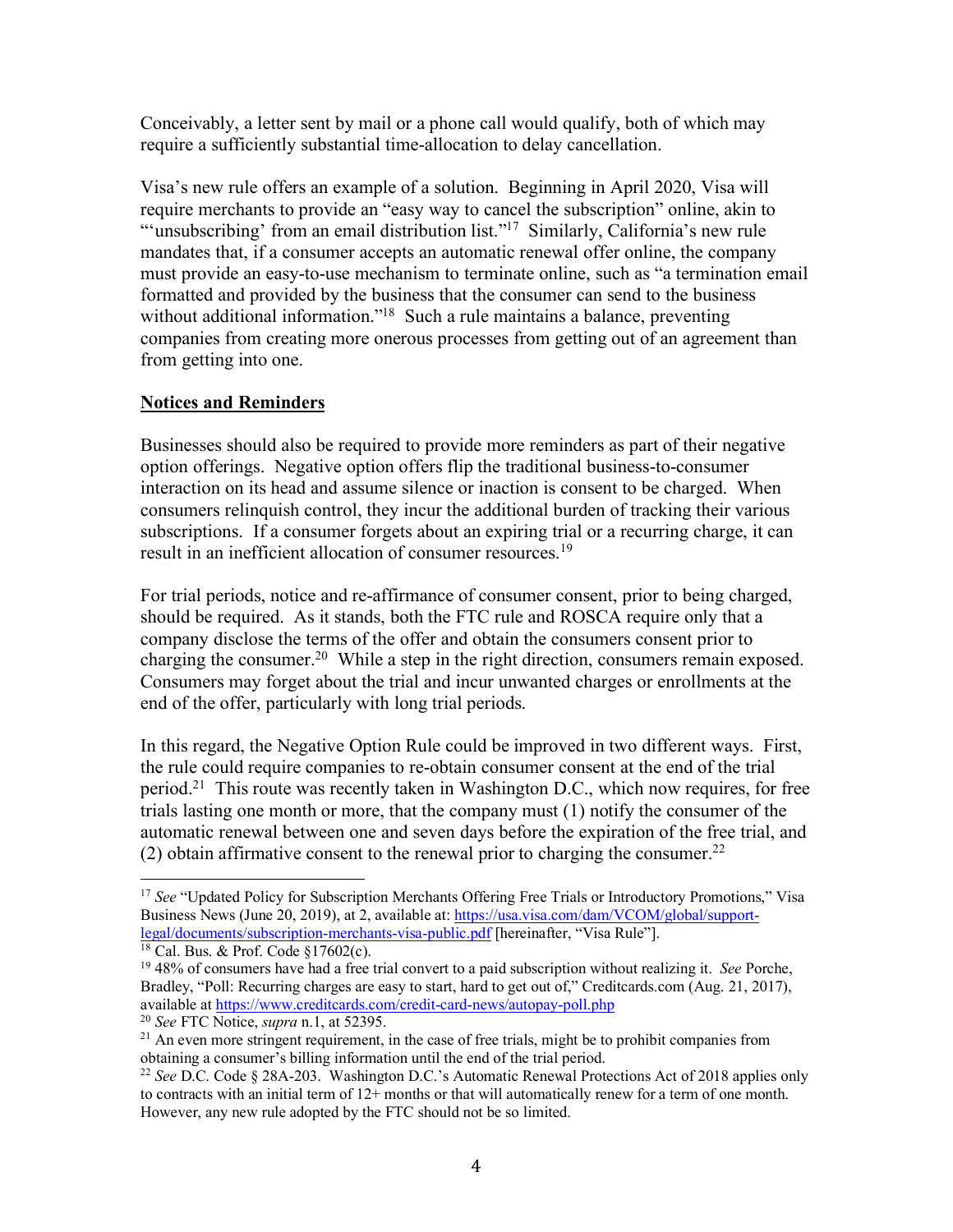Alternatively, the rule could require companies to provide notice a designated period of time prior to the expiration, including instructions on how to cancel the subscription and avoid charges. 23 This route was taken by Visa in its new rules, which require that merchants send an electronic reminder with a link to an online cancellation page seven days before a trial period expires.<sup>24</sup> Either route, or a combination of both, would go a long way in protecting consumers from incurring unwanted charges when trial periods have elapsed.

For continuity plans and automatic renewals, particularly those online, companies should be required to provide regular, ongoing notice of the terms of the agreement with instructions on how to cancel. Neither FTC guidance nor ROSCA provide for such a requirement.

After initially consenting to a plan, the only reminder some consumers may receive is a single line item on their credit card statement. There are myriad reasons why this may prove insufficient: the recurring charge may be small, it may be ambiguously worded, the consumer activated the auto-pay feature on the credit card and does not regularly review statements, etc. Any one of these reasons, or a combination of multiple, can result in an inefficient allocation of consumer resources. The Unsubscribe Act provides the solution in the form of quarterly notifications. Each quarter after the introductory period of an online trial offer, or while an online continuity plan remains in effect, businesses would be required to "provide the consumer with a copy of the notification of the terms of the contract."25 Such a requirement is important to protect consumers from paying for products or services they do not want or need.

## **Notice of Material Changes**

Companies should be required to notify consumers of any material changes to the terms of a subscription and an opportunity to cancel the subscription before the terms go into effect. As it stands, both FTC guidance and ROSCA require material terms to be disclosed at the outset of the offer, but do not specifically address instances in which the terms may change. This potentially leaves consumers subject to new terms with little to no notice.

Several states have explicitly addressed the issue. For instance, the law in Virginia, California, and Oregon requires that, if there is a material change in the terms of an automatic renewal or continuous service offer, the business "shall provide the consumer with a clear and conspicuous notice of the material change and provide information regarding how to cancel in a manner that is capable of being retained by the consumer."26 Similarly, a bill introduced into the House in 2019, the Unsubscribe Act, would have

<sup>&</sup>lt;sup>23</sup> A short period of time, such as seven days, is crucial because, if too long, consumers may yet again forget to cancel. Trial periods for less than seven days could be exempt from such a rule.

<sup>24</sup> *See* Visa Rule, *supra* n.17 at 2.

<sup>&</sup>lt;sup>25</sup> 116 H.R. 2683 § 2(b)(2) and (c)(2).<br><sup>26</sup> Va. Code Ann. § 59.1-207.46; Cal. Bus. & Prof. Code § 17602 (same); Or. Rev. Stat. § 646A.295 (same).